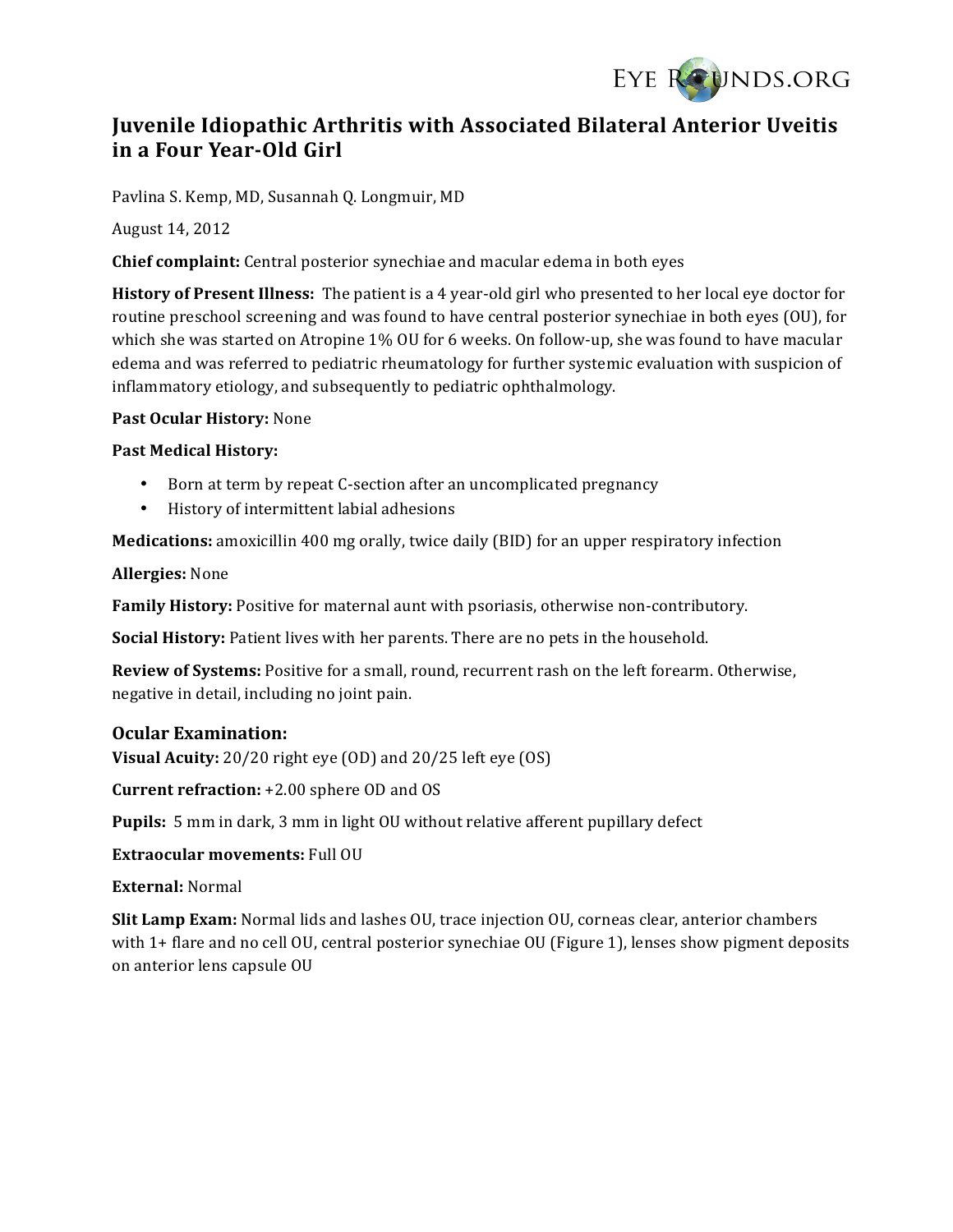**Figure 1:** Color slit lamp photographs of central posterior synechiae OU



**Dilated Fundus Exam:** Bilaterally normal discs, macula, vessels and periphery. No cystoid macular edema (CME) seen.

**Musculoskeletal exam:** Notable for thickening and fullness of the left ankle, incomplete extension with flexion contraction of right elbow to 70 degrees with thickening felt at medial epicondyle. No pain or warmth noted. Otherwise unremarkable.

#### **Laboratory testing:**

| ANA                             | Positive at 1:160, diffuse pattern |
|---------------------------------|------------------------------------|
| Angiotensin-1 converting enzyme | 60 U/L (normal 8-52 U/L)           |
| Lyme disease antibody (IgG/IgM) | Negative                           |
| Erythrocyte sedimentation rate  | 14 mm/hr (normal $0-20$ mm/hr)     |
| HLA-B27 typing                  | Negative                           |
| Serum IgA                       | 59 mg/dL (normal 27-195 mg/dL)     |
| Serum IgG                       | 667 mg/dL (normal 504-1464 mg/dL)  |
| Urinalysis                      | Unremarkable                       |

**Imaging:**

- X-ray of left ankle and right elbow show anterior sail sign on the right elbow
- radiograph consistent with a joint effusion. No synostosis or erosions.
- Optical coherence tomography (OCT): Unable due to patient cooperation

Based on the patient's lack of cells in the anterior chamber, CME on exam and poor cooperation with OCT testing, it was decided to defer topical steroids in lieu of a repeat exam in one month.

## **One month follow-up exam:**

**Visual Acuity:** 20/25 right eye (OD) and 20/20 left eye (OS)

**Intraocular pressure:** 8 mmHg OD, 13 mmHg OS by iCare

**Current prescription:**  $+2.50$  sphere  $OD, +2.00 +0.50 \times 015$  OS

**Pupils:** 5 mm in dark, 3 mm in light OU without relative afferent pupillary defect

**Extraocular movements:** Full OU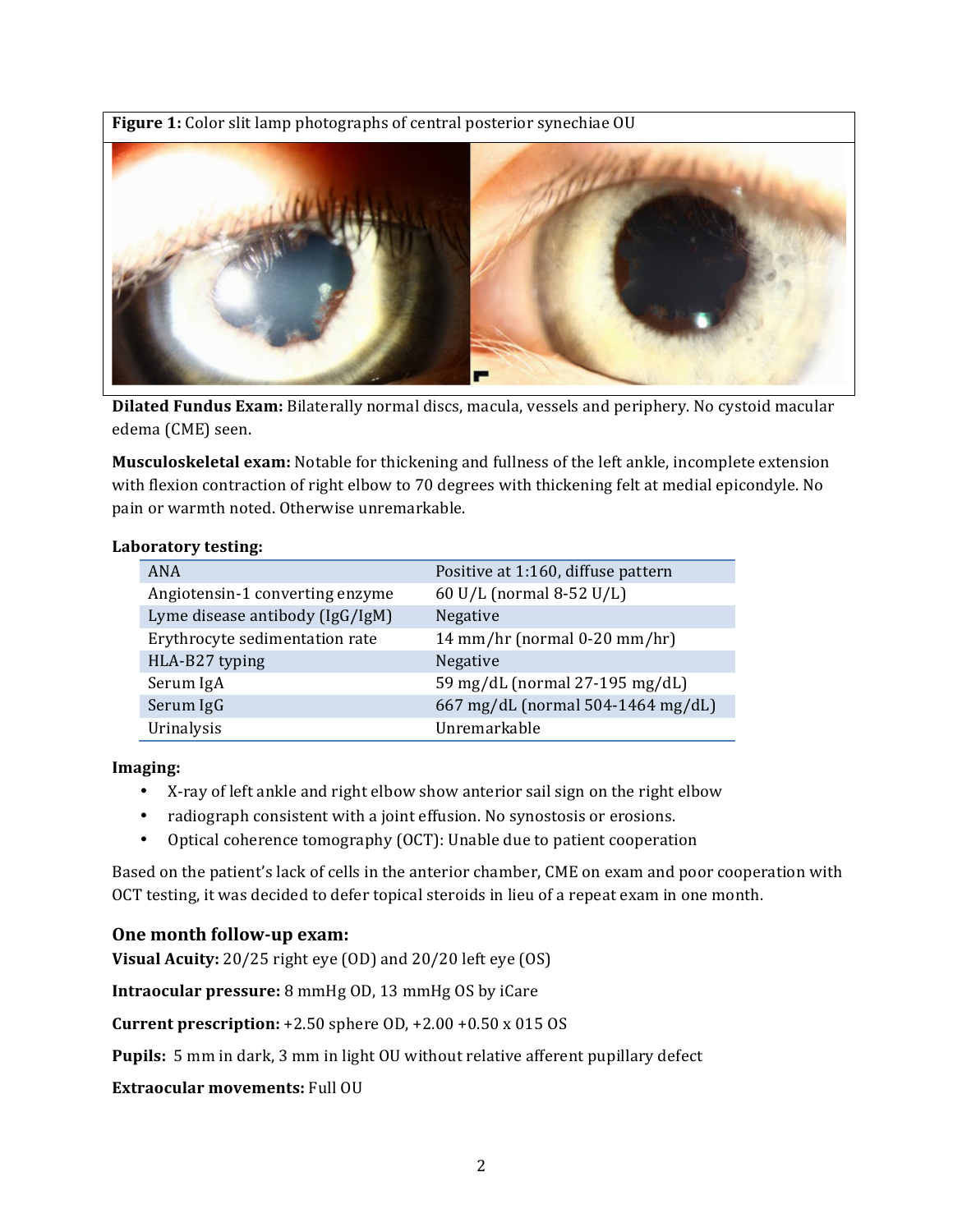## **External:** Normal

**Slit Lamp Exam:** Normal lids and lashes OU, conjunctive clear and quiet OU, corneas show band keratopathy temporally with fine keratic precipitates  $O<sub>U</sub>$ , anterior chambers with 2+ flare and 2+ cell OU, normal iris architecture OU, lenses show pigment deposits on anterior lens capsule OU

**Dilated Fundus Exam:** Blunted foveal light reflex OD, normal macula OS. Bilaterally normal discs, vessels and periphery.

**Optical coherence tomography:** Florid CME OD with central macular thickness of 634 microns (Figure 2); central macular thickness OS 330 microns, no intraretinal or subretinal fluid.

The patient was begun on Pred Forte<sup>®</sup> (prednisolone acetate ophthalmic suspension, USP,  $1\%$ ) OU every 2 hours while awake, ketorolac OU four times daily and atropine OU at bedtime. Patient was seen by the pediatric rheumatology service later that day, and after a long discussion with the patient's parents, it was decided to begin methotrexate 25 mg subcutaneously weekly with 1 mg of folic acid daily.

Two week follow-up exam in **coordination with the Retina service:**

**Visual Acuity:** 20/25 right eye  $(OD)$  and  $20/30$  left eye  $(OS)$ 

**Intraocular pressure:** 33 mmHg OD, 27 mmHg OS by iCare

**Current prescription: +2.50** sphere  $OD, +1.75 +0.75 \times 018 OS$ 

**Pupils:** 7mm in dark and light OU due to pharmacologic dilation

**Extraocular movements: Full** OU



## **External**: Normal

**Slit Lamp Exam:** Normal lids and lashes OU, conjunctiva clear and quiet OU, corneas show early band keratopathy temporally with fine keratic precipitates OU, anterior chamber showed 1+ flare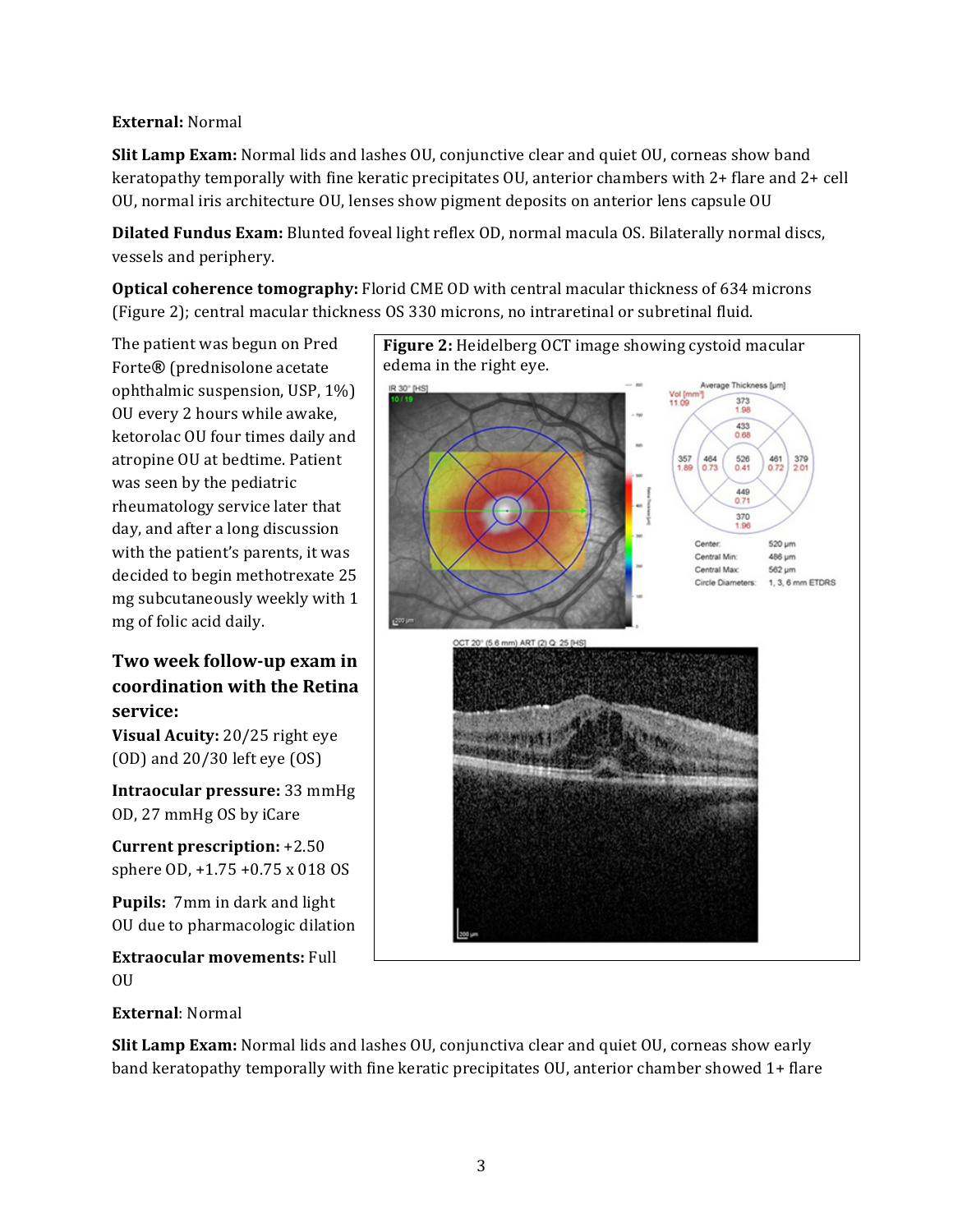and no cell OD and trace flare with no cell OS, iris showed multiple posterior synechiae OU, lenses show pigment deposits on anterior lens capsule OU

**Dilated Fundus Exam:** 1+ vitreous flare without cell OU, bilaterally normal discs, macula, vessels and periphery. No macular edema.

**Optical coherence tomography:** OD: Central macular thickness 317 microns (was 634 microns) with total resolution of CME (Figure 3); OS: central macular thickness 302 microns (was 330 microns), no CME.

The patient was started on Cosopt<sup>®</sup> (Dorzolamide and Timolol Ophthalmic) OU twice daily for steroid-induced ocular hypertension, Pred Forte was decreased to every 3 hours OU while awake, ketorolac was continued four times daily in the right eye only, and atropine was stopped.

# **Three week follow-up exam:**

**Visual Acuity:** 20/30 right eye (OD) and  $20/30$  left eye  $(0S)$ 

**Intraocular pressure:** 13 mmHg OD, 13 mmHg OS by iCare

**Current prescription:** +2.50 sphere OD, +1.75 +0.75 x 018 OS

**Pupils:** 5 mm in dark, 3 mm in light OU without relative afferent pupillary defect

## **Extraocular movements:** Full OU

## **External**: Normal

**Slit Lamp Exam:** Normal lids and lashes OU, conjunctiva clear and quiet OU, cornea clear OD and early band keratopathy OS with interval resolution

**Figure 3:** Heidelberg OCT image showing initial OCT with cystoid macular edema (top image) and subsequent resolution of cystoid macular edema (bottom image) in the right eve.



of fine keratic precipitates  $O$ U, anterior chamber showed trace to  $1+$  flare and no cell OD and trace flare with trace to  $1+$  cell OS, iris showed multiple posterior synechiae OU, lenses show pigment deposits on anterior lens capsule OU

**Dilated Fundus Exam:** 1+ vitreous flare without cell OU, bilaterally normal discs, macula, vessels and periphery. No macular edema.

**Optical coherence tomography:** OD: Central macular thickness 301 microns (was 317 microns) with total resolution of CME; OS: central macular thickness 295 microns (was 302 microns), no CME.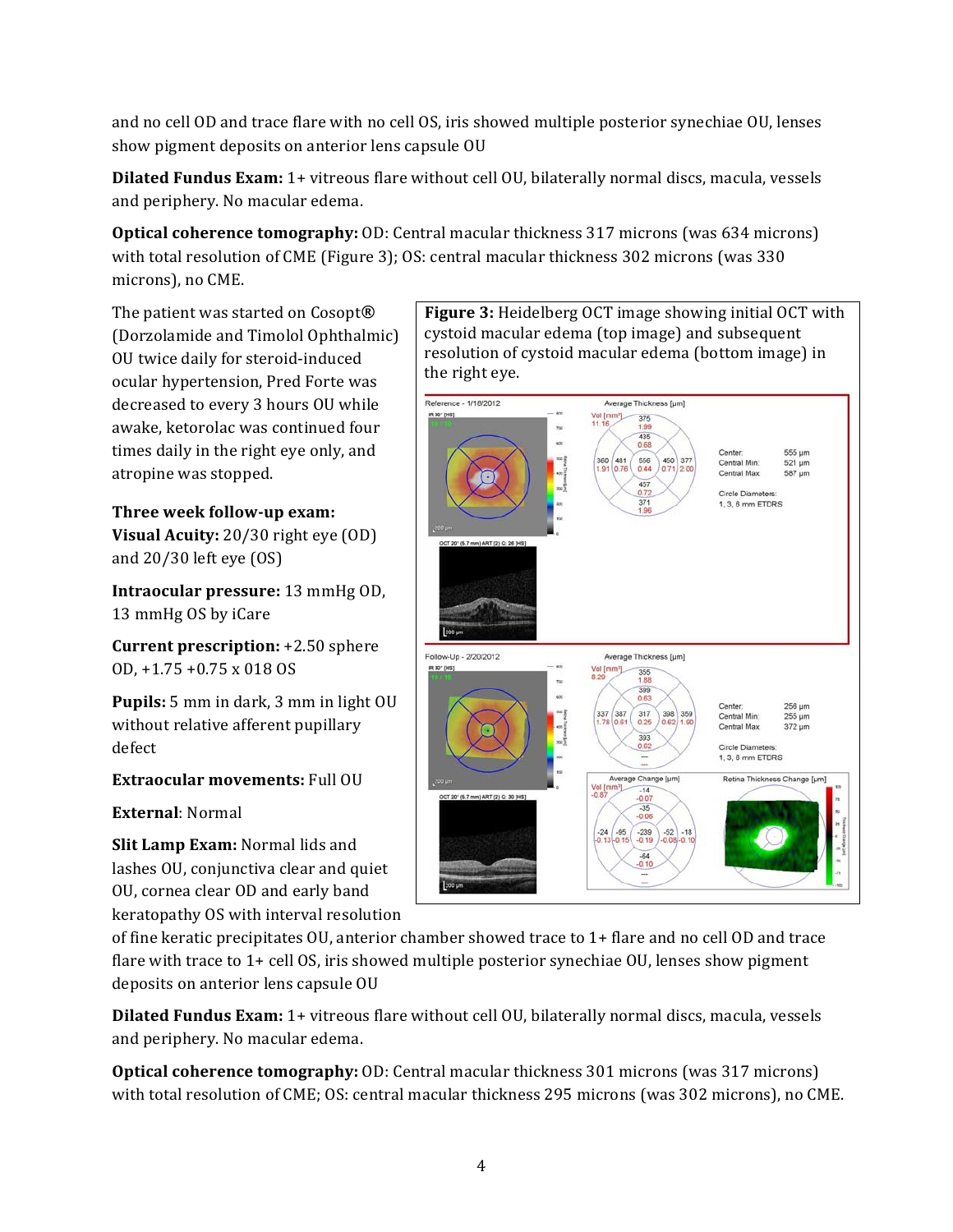The patient's Pred Forte<sup>®</sup> was increased back to every 2 hours OU while awake due to recurrence of anterior inflammation in the left eye, and ketorolac and Cosopt<sup>®</sup> were continued. On subsequent follow-up exams, the patient had stable inflammation with trace to  $1+$  flare and no cell OD and 1+ flare and trace cell OS without recurrence of macular edema. The patient's Pred Forte<sup>®</sup> was decreased to OU four times daily. Four weeks later, patient had stable mild anterior chamber inflammation, and Pred Forte was tapered to OU twice daily, and ketorolac and Cosopt<sup>®</sup> were continued.

**Diagnosis:** Juvenile idiopathic arthritis with associated bilateral anterior uveitis

# **Discussion:**

Uveitis is commonly associated with juvenile idiopathic arthritis, most commonly in the oligoarticular category, in which  $2-4$  joints are involved, within the first  $6$  months of diagnosis. Additional risk factors include female sex, positive ANA, and negative rheumatoid factor. Unlike uveitis in adults, which often presents with pain, photophobia and redness of the eye, JIA-associated uveitis in children can present with a quiet-appearing eye. Due to the asymptomatic nature, it is important to follow recommended uveitis screening guidelines for children with IIA. After initial ophthalmologic examination at the time of JIA diagnosis, the frequency of follow-up eye exams in patients with JIA is determined by their risk category (Cassidy et al., 2006). High-risk patients, who have positive ANA, are 6 years old or less at onset of joint disease and have had JIA for 4 years or less should be examined every 3 months. Moderate and low risk patients are determined based on a combination of ANA status, age at onset, and duration of disease (Cassidy et al., 2006). Patients with moderate risk should be examined every 6 months, and low risk patients should be examined every 12 months, as shown in Table 1.

| <b>Type</b>                                      | <b>ANA</b>     | Age at Onset<br>(years) | Duration of<br><b>Disease</b><br>(years) | <b>Risk</b><br>Category | Frequency of Eye<br><b>Exams</b> |
|--------------------------------------------------|----------------|-------------------------|------------------------------------------|-------------------------|----------------------------------|
| Oligoarthritis<br><sub>or</sub><br>polyarthritis | $+$            | $\leq 6$                | $\leq 4$                                 | High                    | 3 months                         |
|                                                  | $\ddot{}$      | $\leq 6$                | >4                                       | Moderate                | 6 months                         |
|                                                  | $+$            | $\leq 6$                | > 7                                      | Low                     | 12 months                        |
|                                                  | $+$            | > 6                     | $\leq 4$                                 | Moderate                | 6 months                         |
|                                                  | $+$            | > 6                     | > 4                                      | Low                     | 12 months                        |
|                                                  | ٠              | $\leq 6$                | $\leq 4$                                 | Moderate                | 6 months                         |
|                                                  | $\blacksquare$ | $\leq 6$                | > 4                                      | Low                     | 12 months                        |
|                                                  | ٠              | > 6                     | N/A                                      | Low                     | 12 months                        |
| Systemic<br>disease                              | N/A            | N/A                     | N/A                                      | Low                     | 12 months                        |

### Table 1. Frequency of eye exams in patients with JIA, adapted from Cassidy et al., 2006.

Approximately 10% of patients with oligoarticular IIA have uveitis (Kotaniemi et al., 1999), with 37.3% of JIA-associated uveitis patients experiencing complications from the disease or associated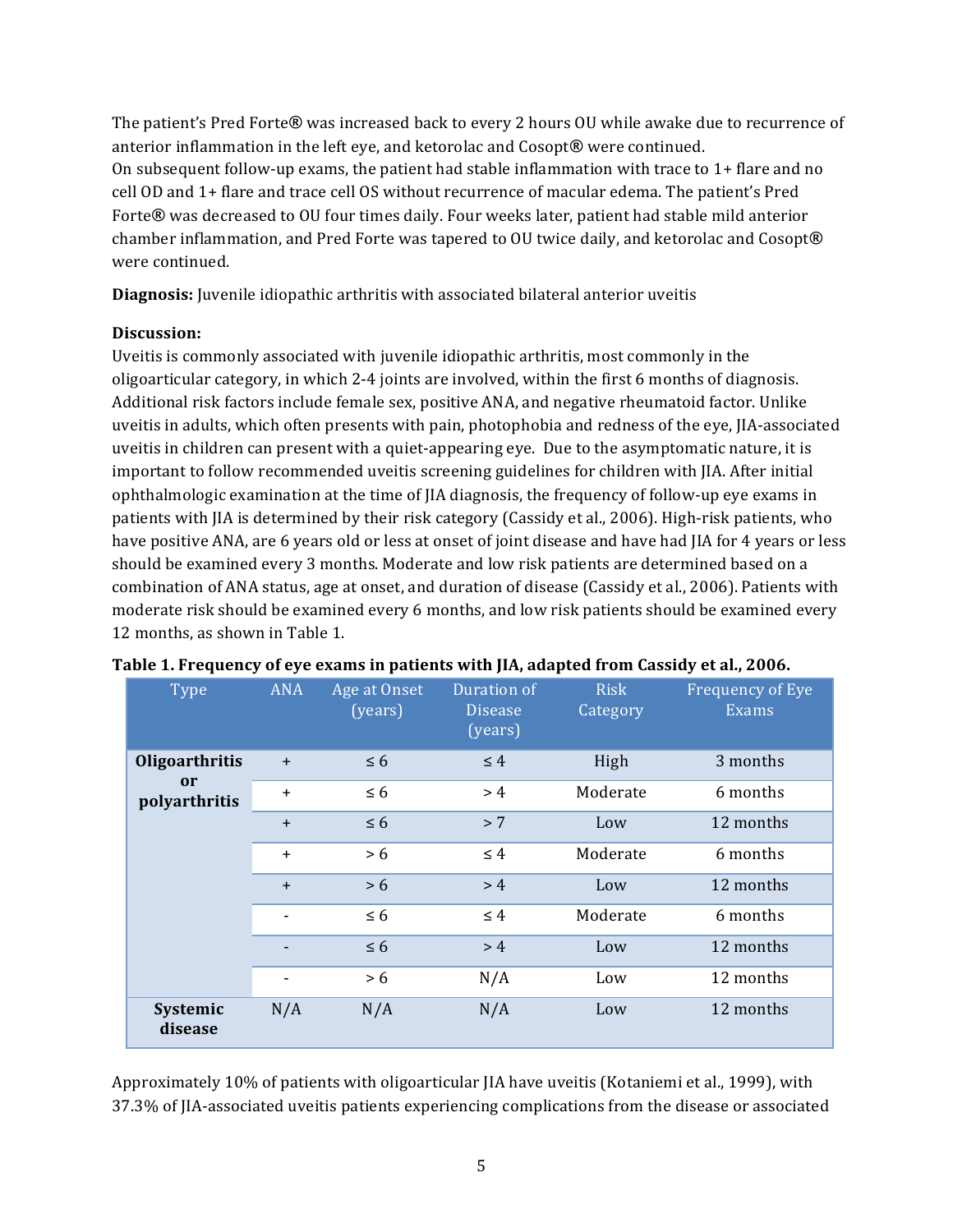steroid-treatment, such as cataract, posterior synechiae, band keratopathy, glaucoma, or macular edema (listed in decreasing order of incidence) (Sabri et al., 2008). Macular edema was found to occur in 5.6% of 147 children with JIA-associated uveitis, or 3.9% of eyes, as the majority of patients had bilateral uveitis, but less commonly bilateral macular edema (Sabri et al., 2008).

The treatment of JIA-associated chronic uveitis is largely based on clinical course, but basic recommendations exist to guide therapy (Heiligenhaus et al., 2012). Patients presenting with uveitis in the setting of JIA are initially started on topical corticosteroid. If there are prognostic factors of impending vision loss such as poor initial vision, hypotony, glaucoma, cataract, macular edema, or dense vitreous opacities, it is also recommended that systemic corticosteroids are begun, at a dosage of 1-2 mg/kg, and tapering to  $\lt 0.15$  mg/kg within 4 weeks. Oral corticosteroids should be limited to 3 months use secondary to systemic complications, and similarly, topical corticosteroid should be limited to no more than 3 drops per day for chronic use due to risk of cataract and glaucoma. If the uveitis remains active or reactivates within these guidelines, steroid sparing agents should be begun.

Methotrexate, a folate analogue which inhibits a key step in DNA synthesis, is currently the preferred steroid sparing agent in JIA-associated uveitis (Heiligenhaus et al., 2012). Several studies have shown its effectiveness in treating chronic uveitis. Malik et al, 2005, examined the use of low-dose methotrexate in ten children with bilateral chronic anterior and intermediate uveitis. This study found significantly better visual acuity, decrease in anterior chamber inflammation, topical corticosteroid frequency, and oral steroid use than prior to using methotrexate. This study, however, did not include any patients with JIA-associated uveitis. Weiss et al., 1998, reported on seven children with IIA-associated chronic uveitis treated with methotrexate, and  $6/7$  were found to have a significant reduction in the severity of uveitis, based on the number of cells seen in the anterior chamber. Foeldvari and Wierk, 2005, performed a retrospective chart view of 25 patients with chronic JIA-associated uveitis who were treated with methotrexate. Twenty-one of the 25 patients responded to methotrexate therapy, and in 6 of these patients, methotrexate was discontinued due to continuous remission. There was one case of cystoid macular edema in a 13 year-old patient in Malik et al.'s study, which resolved with methotrexate treatment, although this patient's uveitis was not associated with JIA. There were no cases of macular edema among the JIA-associated uveitis cases treated with methotrexate in the above studies.

Pato et al., 2011, have studied the effect of immunosuppressants and biological therapies in treating posterior autoimmune uveitis and its complications. In this systematic review, they found several studies which have effectively treated macular edema. The agents that were found to be effective include cyclosporine, infliximab, daclizumab, INF-alpha-2a, acetazolamide and methylprednisolone. There was no report of which medications were found to be ineffective in treating macular edema. There were no studies found in which the effect of methotrexate on macular edema associated with posterior uveitis was evaluated.

We present a case in which a 4 year-old girl with oligoarticular JIA and associated chronic uveitis developed a vision threating complication of macular edema and was successfully treated with methotrexate for her arthritis, and macular edema. The patient was treated with topical corticosteroids and ketorolac for her ocular inflammation, and in conjunction with the methotrexate, she did not need any other therapies for macular edema, such as intravitreal or periocular steroid, which would be difficult to administer in a 4 year-old child without general anesthesia. Interestingly,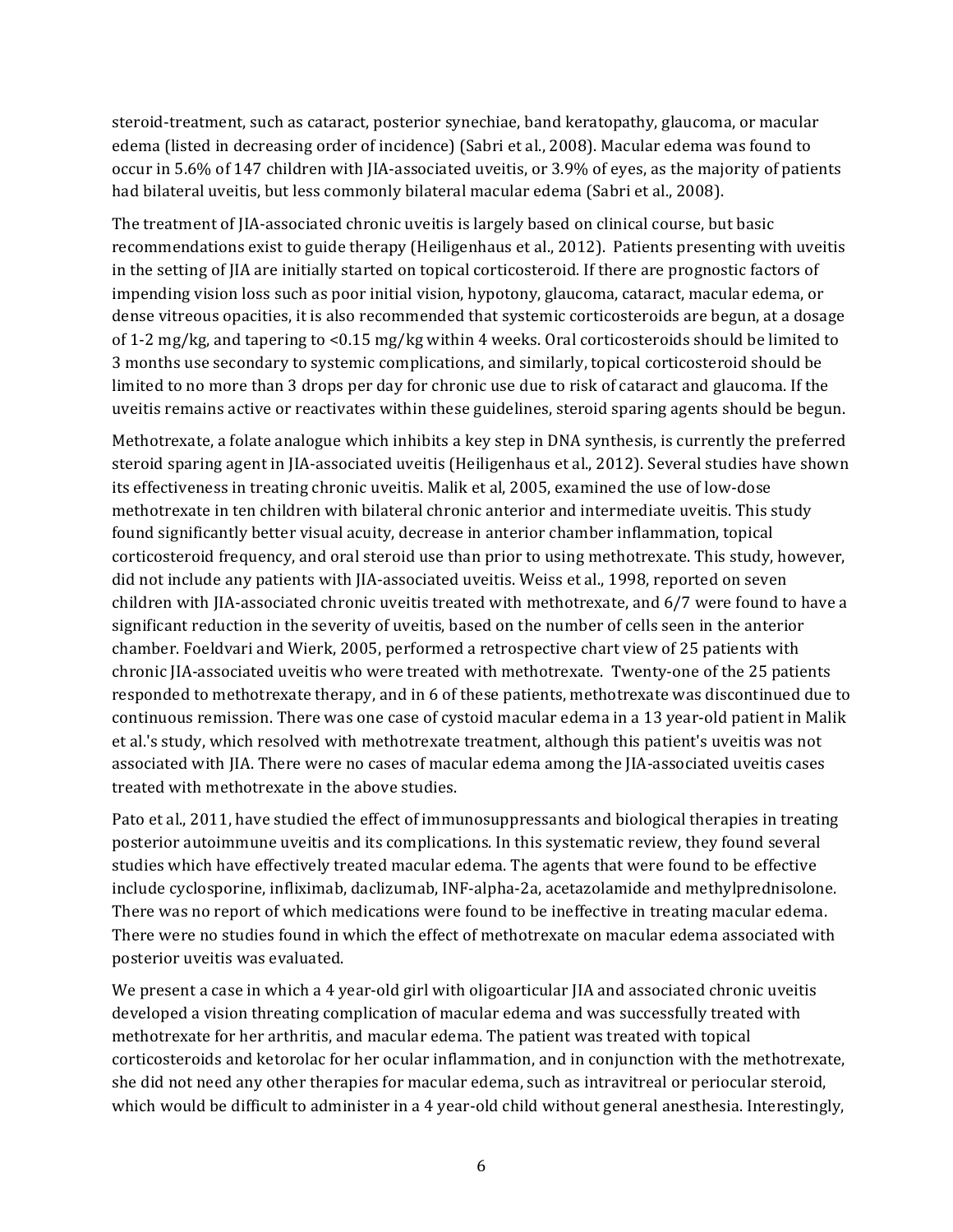she was not begun on oral steroids prior to starting methotrexate, based on the established aggressive course of her disease.

**Differential Diagnosis:** HLA-B27 associated uveitis, HSV uveitis, Lyme disease uveitis, syphilitic uveitis, tuberculosis uveitis, tubulointerstitial nephritis and uveitis (TINU), idiopathic uveitis.

| <b>Signs</b>                                                                                                                                                                         | <b>Risk factors for uveitis</b>                                                                             |  |  |
|--------------------------------------------------------------------------------------------------------------------------------------------------------------------------------------|-------------------------------------------------------------------------------------------------------------|--|--|
| Anterior chamber cell and flare, often without<br>conjunctival injection<br>Complications include cataract, posterior<br>synechiae, band keratopathy, glaucoma, and<br>macular edema | Oligoarticular<br>positive ANA<br>negative rheumatoid factor<br>females                                     |  |  |
| <b>Symptoms</b>                                                                                                                                                                      | <b>Treatment</b>                                                                                            |  |  |
| Often asymptomatic.                                                                                                                                                                  | Topical corticosteroids, possibly with oral<br>corticosteroids based on severity and<br>complications       |  |  |
|                                                                                                                                                                                      | With persistent inflammation at maximal<br>recommended treatment, steroid-sparing agents<br>should be begun |  |  |
|                                                                                                                                                                                      |                                                                                                             |  |  |

**Recommended screening:** At first diagnosis of JIA, then every 3-12 months, based on risk category, which is determined by ANA, age at onset of disease, and duration of disease, as shown in Table 1, above. 

# **References:**

Cassidy J, Kivlin J, Lindsley C, Nocton J, Section on Rheumatology and Section on Ophthalmology.

Ophthalmologic examinations in children with juvenile rheumatoid arthritis. Pediatrics. 2006 May;117(5):1843-5.

Foeldvari I, Wierk A. Methotrexate is an effective treatment for chronic uveitis associated with juvenile idiopathic arthritis. J Rheumatol. 2005; 32:362-365.

Heiligenhaus A, Michels H, Schumacher C, Kopp I, Neudorf U, Niehues T, Baus H, Becker M, Bertram B, Dannecker G, Deuter C, Foeldvari I, Frosch M, Ganser G, Gaubitz M, Gerdes G, Horneff G, Illhardt A, Mackensen F, Minden K, Pleyer U, Schneider M, Wagner N, Zierhut M. Evidence-based, interdisciplinary guidelines for anti-inflammatory treatment of uveitis associated with juvenile idiopathic arthritis. Rheumatol Int. 2012 May; 32(5):1121-33.

Heiligenhaus A, Mingels A, Heinz C, Ganser G. Methotrexate for uveitis associated with juvenile idiopathic arthritis: value and requirement for additional anti-inflammatory medication. Eur J Ophthalmol. 2007; 17:743–748.

Kotaniemi K, Kaipiainen-Seppänen O, Savolainen A, Karma A. A population-based study on uveitis in juvenile rheumatoid arthritis. Clin Exp Rheumatol. 1999 Jan-Feb; 17(1):119-22.